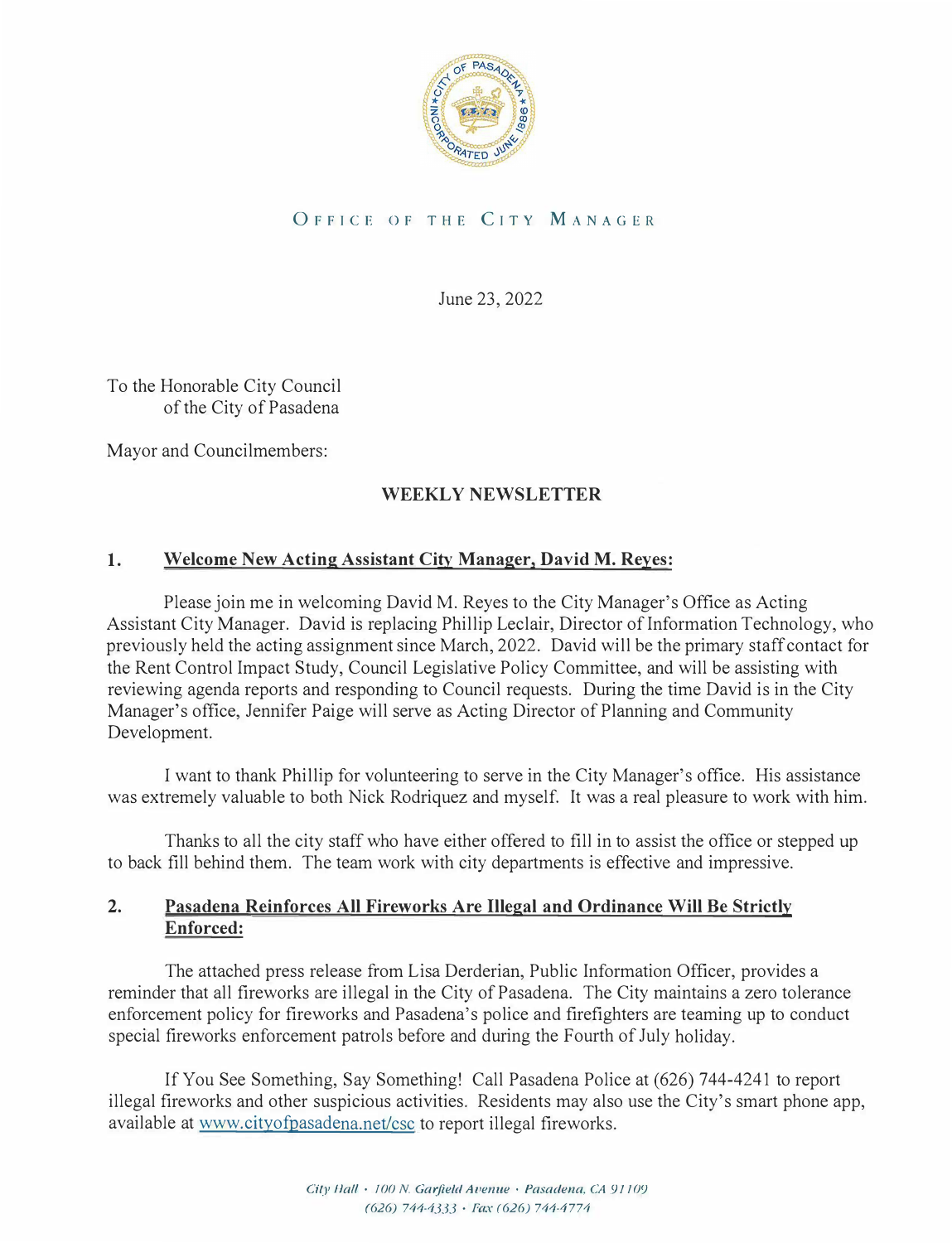# **3. Pasadena Transit Schedule Modification:**

Laura Rubio-Cornejo, Director of Transportation, reports that Pasadena Transit will implement schedule modifications on July 3, 2022. Schedule adjustments are being made to account for changes to travel time and ridership as the economy continues to adjust to the pandemic. In addition, Pasadena Transit service frequencies on two routes are being reduced to account for a shortage of transit drivers. These schedule changes will ensure that transit service continues to be consistent and on time, providing our customers with reliable service.

Changes beginning July 3 include:

- Route 10 weekday, Saturday & Sunday: Every 30 minutes
- Route 20 weekday: Every 22 minutes
- Route 31/32 and 40: Minor service changes (refer to schedules)
- Route H demonstration project ends Sunday, June 26, 2022

Measures put in place to protect riders and bus operators due to COVID-19 continue to include:

- Disinfecting high touch surfaces on buses daily
- Enhanced nightly disinfecting of every bus surface from floor to ceiling
- Providing single use masks on buses for riders
- Hand sanitizing dispensers on every bus

Face coverings are still required while on board a Pasadena Transit vehicle. For schedule or other additional information, please go to <www.pasadenatransit.net>or call 626-744-4055.

# **4. Changes to Pasadena Water and Power Home Energy Rebates Coming Soon:**

Jeffrey Kightlinger, Interim General Manager of Water and Power, reports that the department offers a variety of home energy rebates for residential electric customers to help offset the upfront costs of energy efficient and electrification measures. Residents can receive rebates for qualifying measures such as ENERGY STAR® refrigerators, all-electric appliances, smart thermostats, and more. Each year Pasadena Water and Power ("PWP") evaluates the costeffectiveness of its rebate offerings to determine if adjustments to the program are necessary.

Starting July 1, 2022, PWP will implement a few changes to its residential energy rebate program. This will include adjusting rebate amounts for several existing measures and discontinuing rebates for cool roofs and skylights. In particular, rebates for central A/Cs and all heat pump measures will increase, while rebates for some household equipment and services will decrease.

All customers who recently installed qualifying cool roofs and/or skylights must submit an application on or before June 30, 2022 to be considered. For more information on PWP Home Energy Rebates and other residential programs, visit [https://www.PWPweb.com/SaveEnergy.](https://www.PWPweb.com/SaveEnergy)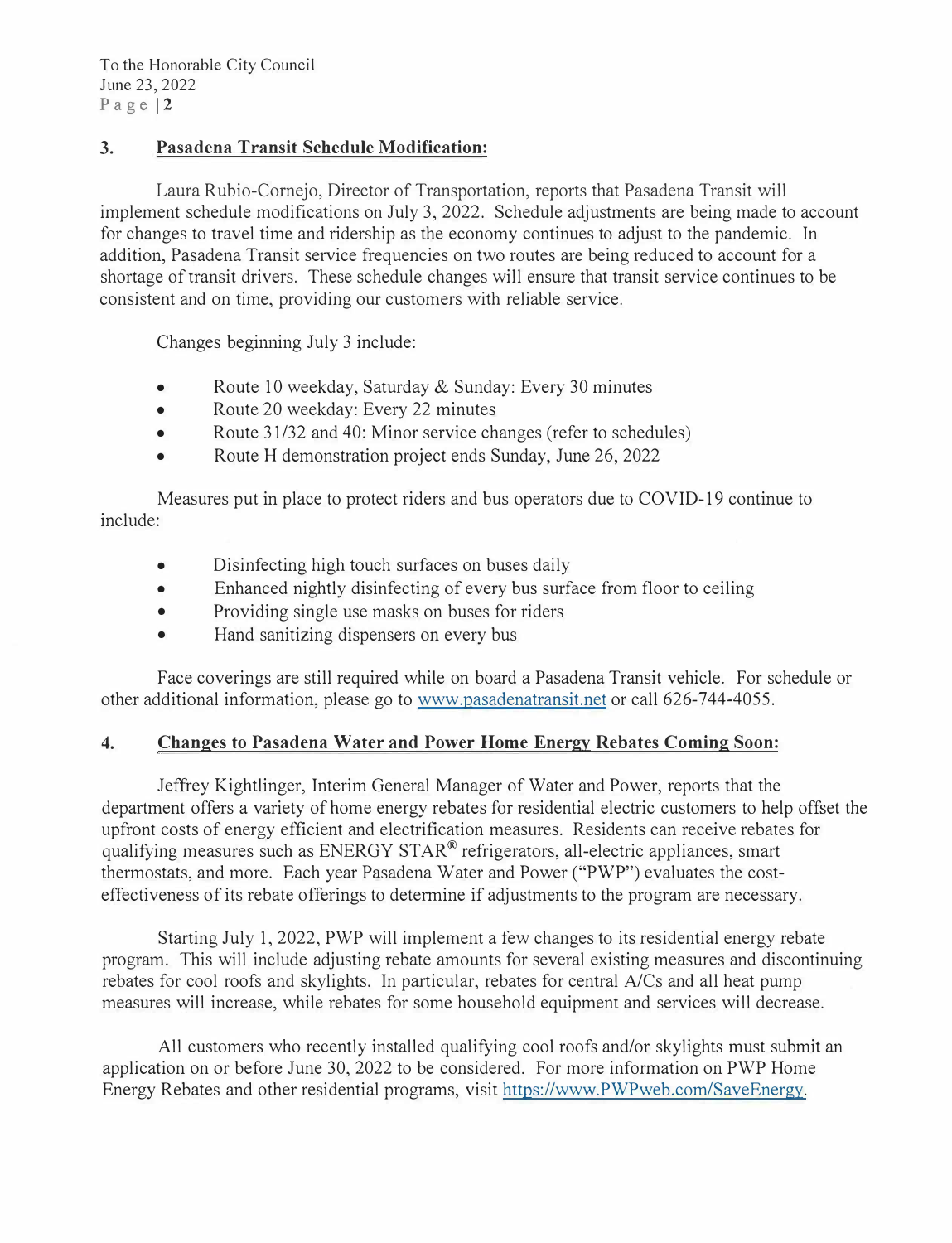## **5. Council Chamber Technology Update:**

Phillip Leclair, Director of Information Technology, stated that the department is working closely with the City Clerk's Office and audio/visual (A/V) support vendors to address the sound quality issues in the Chamber.

In the short-term, the Department of Information Technology ("DoIT") is in the process of hiring/on-boarding a new A/V support vendor with experience in supporting public meeting environments. The vendor will be on site as soon as possible and will immediately be tasked with identifying/diagnosing any failing components in the system to offer a plan of service for repairs. The vendor will also be engaged to provide on-site sound technician services to troubleshoot volume and sound distortion issues in the Chamber during meetings.

Secondly, staff will be making some physical changes to the public podium space to ensure that those speaking will be heard. Staff will also be conducting some training/orientation sessions prior to each meeting to make sure that those presenting in the Chamber are reminded to speak and project their voice directly into the microphone.

For the long-term, an effort is already underway for a complete replacement of the Chamber A/V technology. These plans include:

- A request for proposals will be released within the next two weeks for a complete A/V system replacement with the goal to implement in the autumn of 2022.
- The replacement project will include redesigning and replacing the Chamber A/V equipment, enhancing functionality and providing state-of-the-art features that will be compatible with virtual conferencing platforms, such as Zoom.

Staff are working diligently to manage issues and improve the meeting experience. The new support vendor and the future replacement with a new state-of-the-art A/V system in Chamber should provide some immediate and long-term improvements. If you have any questions or concerns, please contact Jon Lang at jlang@cityofpasadena.net or at 626-744-8261.

### **6. Pasadena in the News:**

Below are this week's top five clips of Pasadena in the News as submitted by Lisa Derderian, Public Information Officer.

- 1. [Pasadena Police Department's Annual Car Show](https://app.criticalmention.com/app/#/clip/public/a0b94c47-780a-4ac4-bf71-8fd37f904da9) [-](https://app.criticalmention.com/app/#/clip/public/a0b94c47-780a-4ac4-bf71-8fd37f904da9) NBC LA
- 2. [Thunderstorms, Lightning Impact People at the Rose Bowl in Pasadena -](https://www.cbsnews.com/losangeles/video/thunderstorms-lightning-impact-people-at-the-rose-bowl-in-pasadena/) CBS News
- 3. [Department of Transportation to Present New Approach to Address Increasing Number of](https://www.pasadenanow.com/main/department-of-transportation-to-present-new-approach-to-address-increasing-number-of-pedestrian-fatalities-within-the-city) [Pedestrian Fatalities Within the City](https://www.pasadenanow.com/main/department-of-transportation-to-present-new-approach-to-address-increasing-number-of-pedestrian-fatalities-within-the-city) - Pasadena Now
- 4. [Officer Injured In Traffic Crash On Colorado Boulevard](https://www.laweekly.com/officer-injured-traffic-crash-colorado-boulevard-pasadena-ca/) LA Weekly
- 5. [Juneteenth 2022](https://www.youtube.com/watch?v=l7qsKS1wuZk) Pasadena Media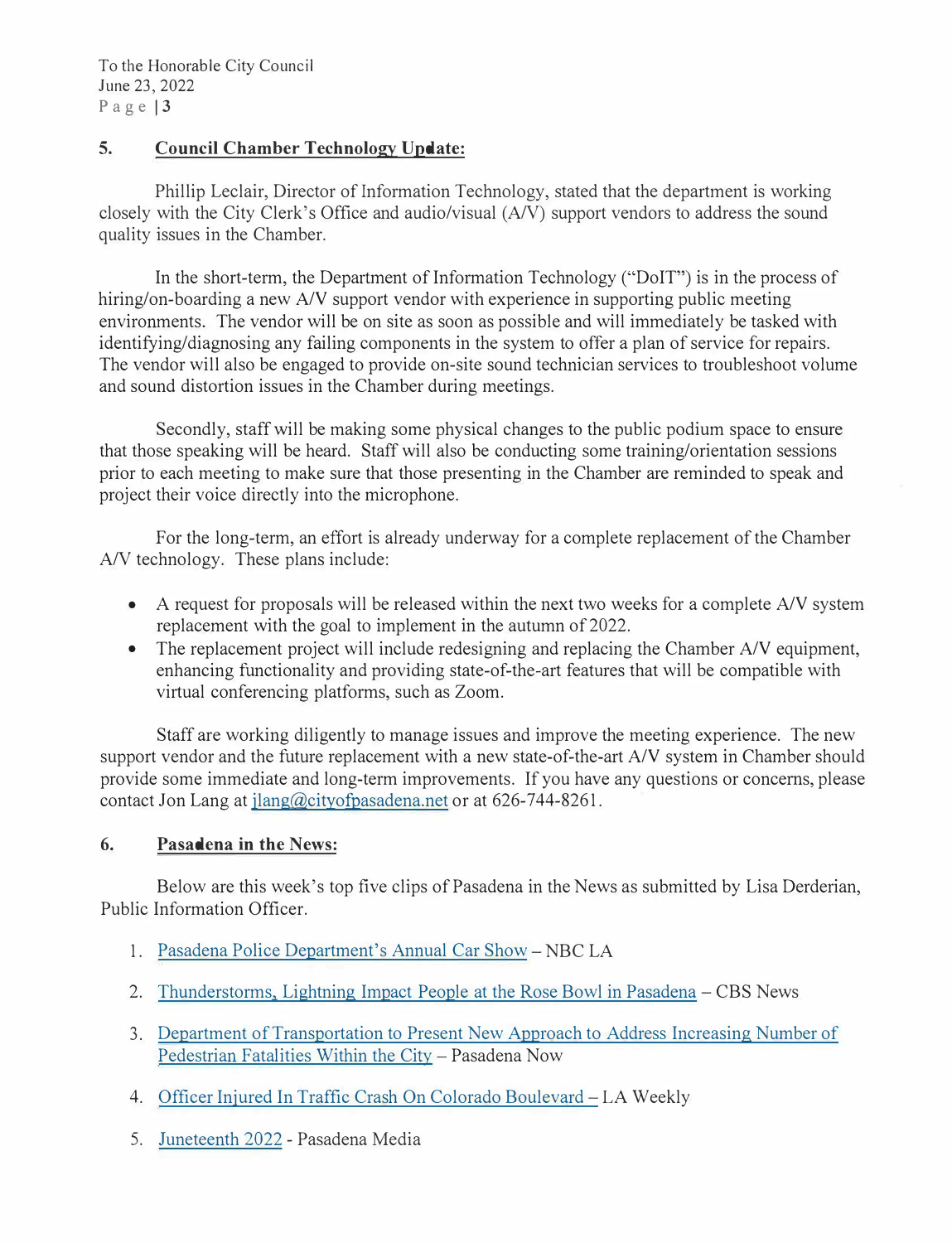## 7. **Pasadena Police Department Enhancing Patrols at City Parks:**

Jason Clawson, Acting Chief of Police, reports that La Pintoresca Park has received several complaints regarding safety issues from community members over the past few weeks. The complaints stem from people smoking and drinking on park premises, shooting dice and loitering after park hours, and curfew violations.

The Neighborhood Action Team, Patrol Officers, the Traffic Section, the Criminal Intelligence Unit, and Park Safety Specialists will combat these issues by encompassing prevention, intervention, and enforcement as needed to deter criminal activity when appropriate and necessary. Other parks in the city will also get further attention of police services. Personal responsibility of park goers must be increased and officers will conduct enforcement, pedestrian contacts, foot beat patrols, and engage impacted residents in the surrounding area. Officers will be present at parks intermittently at times of park use and during recreational activities.

Our main effort is to show a physical presence to deter violations. Officers will advise our dispatch center when conducting foot beat and enforcement action in the park and surrounding area. Officers shall employ a zero-tolerance approach to traffic enforcement and criminal activity when possible and necessary. Air Operations will provide frequent air patrol to the parks and surrounding neighborhoods and assist units on the ground. The airship shall patrol the area proactively and direct ground units to criminal or suspicious behavior as necessary.

Our goal is for officers to walk the parks and engage the community to build strong and mutual relationships. The Police Department's Community Relations Section and members of the Police Department's K9 Unit will respond to and positively engage with different community members who are impacted by the annoying and/or criminal activity that plagues the park and surrounding areas. Additionally, these units will take time to visit and interact with the children who are attending the City's recreational Summer Camps at the different parks. These efforts will provide both the community and the children in camps a positive interaction with the law enforcement officers and their K9 partners. The camp schedule is as follows:

| Arroyo Seco Adventures Camp            | La Pintoresca Park Camp        |
|----------------------------------------|--------------------------------|
| <b>Brookside Park</b>                  | La Pintoresca Park             |
| June 20-July 29, 2022                  | June 20-July 29, 2022          |
| 8:00am-5:00pm                          | 8:00am-5:00pm                  |
| Campers: 8-12 year olds                | Campers: 6-12 year olds        |
| Robinson Park Camp                     | Victory Park Camp              |
| <b>Robinson Park Recreation Center</b> | Victory Park Recreation Center |
| June 13-July 29, 2022                  | June 13-July 29, 2022          |
| 8:00am-5:00pm                          | 8:00am-5:00pm                  |
| Campers: 5-12 year olds                | Campers: 5-12 year olds        |
| Villa Parke Camp                       | <b>Washington Park Camp</b>    |
| Villa Parke Recreation Center          | <b>Washington Park</b>         |
| June 13-July 29, 2022                  | June 20-July 29, 2022          |
| 8:00am-5:00pm                          | 8:00am-5:00pm                  |
| Campers: 5-12 year olds                | Campers: 6-12 year olds        |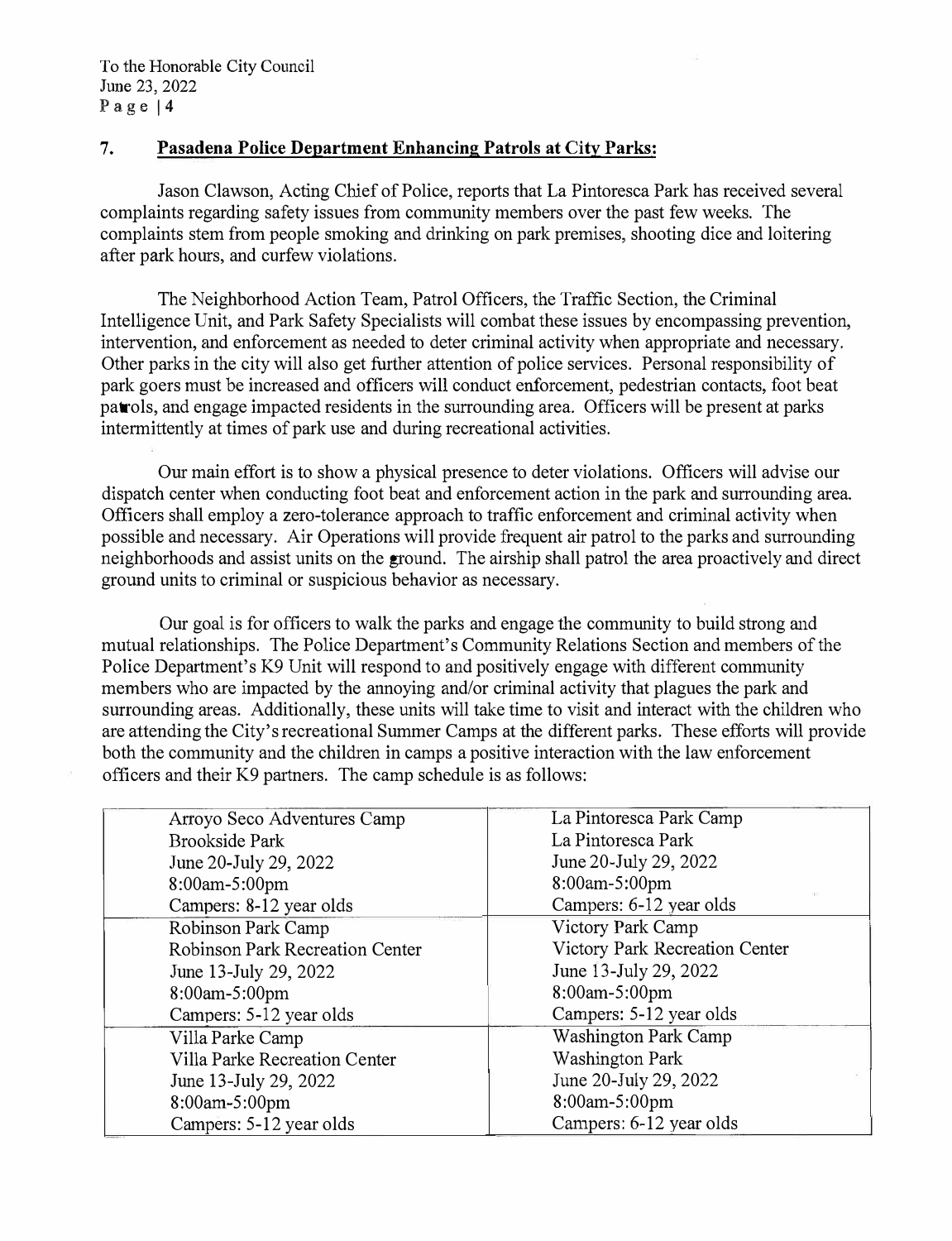To the Honorable City Council June 23, 2022 Page  $|5$ 

## **8. Legal Advertisements and Public Notices:**

Attached is a memorandum from Mark Jomsky, City Clerk, which provides this week's submission of upcoming legal advertisements and public notices set for publication. In addition, the webpage for posting public notices and advertisements has been updated with the attached information and can be accessed from the City's home webpage at www.cityofpasadena.net. If you require additional detailed information on these legal advertising and public notices, please contact Mr. Jomsky at (626) 744-4709.

Respectfully Submitted,

 $\overline{\mathcal{L}}$ 

**DAVID M. REYES**  Acting Assistant City Manager

/ Attachments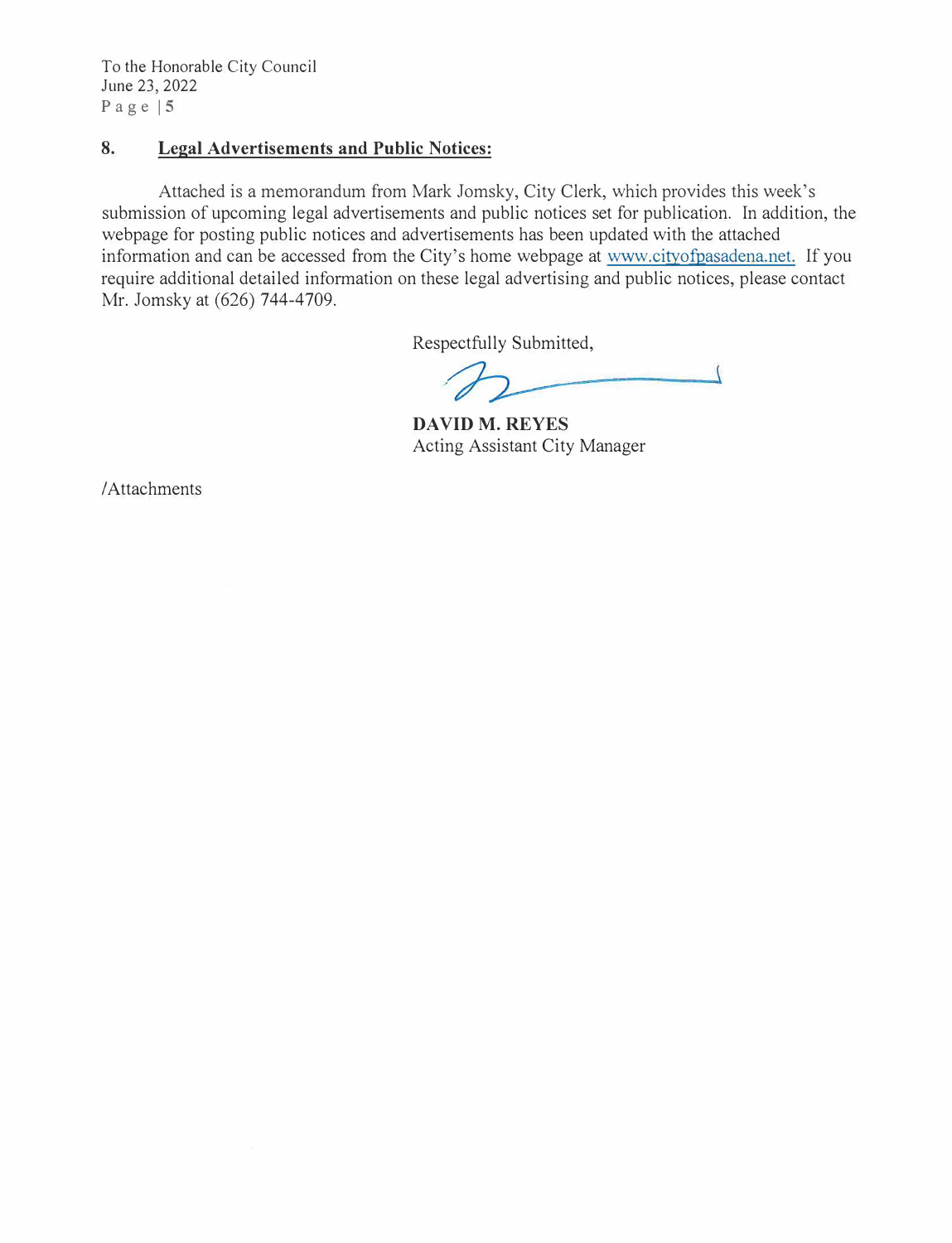

# **NEWS RELEASE**

### **FOR IMMEDIATE RELEASE:**

NEWS MEDIA CONTACT: Lisa Derderian, Pasadena Public Information Officer, City Manager's Office (626) 744-4755, **lderderian@cityofpasadena.net**

# **PASADENA REINFORCES ALL FIREWORKS ARE ILLEGAL AND ORDINANCE WILL BE STRICTLY ENFORCED**

PASADENA, Calif.— Fire danger and injuries from fireworks still exists even in the midst of a pandemic crisis. The City of Pasadena municipal code holds property owners and tenants responsible for permitting the possession, sale, usage or discharge of fireworks on their property. The ordinance allows for the prosecution of fireworks-related offenses and for the demand of payment for all costs associated with the safe disposal of confiscated fireworks. The City maintains a zero tolerance enforcement policy for fireworks and Pasadena's police and firefighters are teaming up for special fireworks enforcement patrols before and during the Fourth of July holiday. Any person who violates the ordinance or any state law regarding fireworks is subject to arrest; having their vehicles impounded; serving up to one year in county jail; and being fined up to \$50,000.

Statistics show that fireworks are among the most dangerous of all consumer products. Even handheld sparklers, which many consider safe, are dangerous and can reach 1,200 degrees Fahrenheit, causing serious burns or fires. National Fire Protection Association statistics reveal that a majority of fireworks-related injuries are caused by so-called "safe and sane" fireworks which are illegal in Pasadena.

**Help keep all of us, our children, our homes and our property safe from illegal fireworks. If You See Something, Say Something! Call Pasadena Police at (626) 744-4241 to report illegal fireworks and other suspicious activities. Residents may also use the City's smart phone app, available at** <www.cityofpasadena.net/csc> **to report illegal fireworks.** 

Due to the potential for fire hazards and injuries, Pasadena police and fire personnel will patrol the City looking for illegal firework activity and police officers will seize fireworks in an effort to protect the public. Parking enforcement officers will ensure that vehicles illegally parked in Pasadena's hillside areas on July 4th are impounded.

The Pasadena Fire Department will be applying Phos-Chek to brush areas around the Arroyo area. The main ingredients of this fire retardant are phosphates and fertilizers to help prevent plants from burning and to re-vegetate burned wildland areas.

Stay connected to the City of Pasadena! Visit us online at **www.cityofpasadena.net;** follow us on Twitter @PasadenaGov, **www.twitter.com/pasadenagov,** on Facebook at **www.facebook.com/cityofpasadena;** or the Citizens Service Center at<www.cityofpasadena.net/csc> 7:30 a.m. to 5 p.m., Monday through Friday or at (626) 744-7311.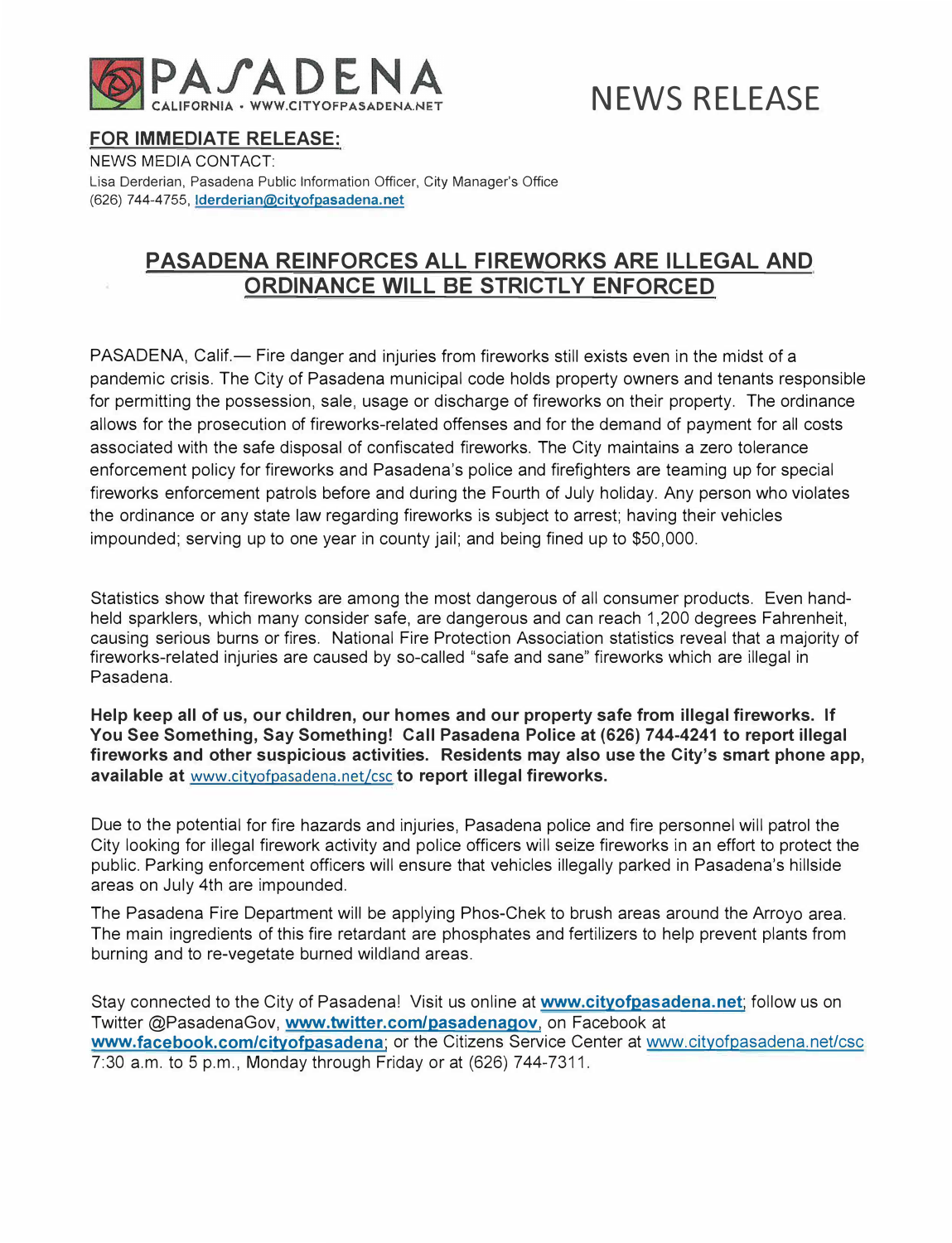

# OrFICE OF THE CITY CLERK

# **MEMORANDUM**

**TO:**  Honorable Mayor and City Council

**FROM:**  Mark Jomsky, City Clerk

**DATE:**  June 23, 2022

**RE:**  Legal Advertisements and Public Notices

Attached, please find this week's submission of upcoming legal advertisements and public notices set for publication.

In addition, the webpage for posting public notices and advertisement has been updated with the attached information, and can be accessed from the City's home webpage: www.cityofpasadena.net (see illustration below)



Please let me know if you have any questions.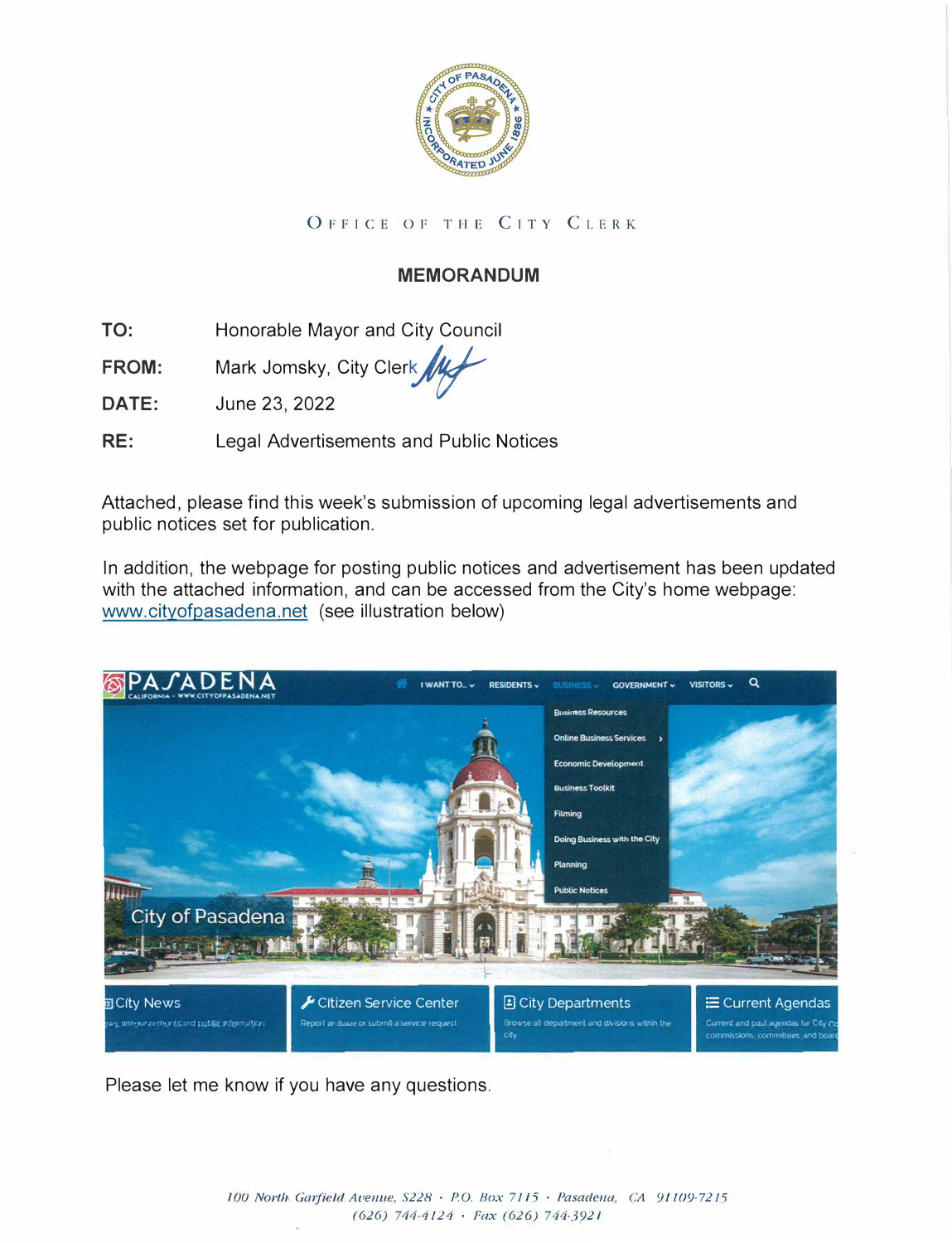### **NOTICE INVITING BIDS CORDOVA STREET ROAD ENHANCEMENTS PROJECT CITY OF PASADENA PROJECT NO. 75052 FEDERAL AID PROJECT: ATPCML 5064-(085) In the City of Pasadena, California**

Bids will be received electronically through Planet Bids [\(www.planetbids.com\)](www.planetbids.com) prior to 2:00 pm on **Thursday, July 14, 2022.** A bid received after the time set for the bid opening shall not be considered. Bidders are required to submit (upload) all items listed in the BIDDER'S CHECKLIST including acknowledgement of all addendums; AND the full Bidder's Proposal as a PDF file.

Plans and Specifications are available on the City website at: https://www.planetbids.com/portal/portal.cfm?CompanyID=14770. The Pasadena Supplements and Modifications to the Standard Specifications for Public Works Construction ("Greenbook") is available, if needed, online at:

#### **There is a non-mandatory pre-bid meeting via MS Team on June 30, 2022 at 10:00 AM to cover the contract documents including the federal provisions**

### **https:/ /teams.microsoft.com/1/meetup-**

**join/ 19%3ameeting\_MGE3MjlhNjEtM2EwYy00YjBiLWFjMmYtY2QzNjY1N 2Y3MDQ1 %40thread.v2/0?context= %7b%22Tid%22 %3a%2282d9fc00-2c66-4402-a28f-c6bcdc32e491%22%2c%22Oid%22%3a%22dd88d55a-12d3-4f3a-9be7 c78c4f61b5e5%22%7d** 

### **CORDOVA STREET ROAD ENHANCEMENTS PROJECT CITY OF PASADENA PROJECT NO. 75052 FEDERAL AID PROJECT: ATPCML 5064-(085)**

From time to time, the City finds it necessary to issue addendum(a) to bid specifications after those bid specifications have been released. Only those parties that have registered with the City as a plan holder on a particular project will receive the addendum(a) for that project. The City is not responsible for notifications to those parties who do not directly register as a plan holder on the City's database. It is the responsibility of all perspective bidders to register on the City's database to ensure receipt of any addendum(a) prior to bid submittals. Additionally, information on any addendum(a) issued for any bid specifications for any project will be available on the City website at: https://www.planetbids.com/portal/portal.cfm?CompanyID=14770

The City reserves the right to reject as nonresponsive any bid that fails to include the information required by any addendum(a) posted on the City website.

Each Bidder must hold an active Class A License (in addition, if a bidder intends to perform electrical work with its own work forces, it must hold an active Cl0 License) at the time of bid submission, except as to joint venture Bidders, who shall be licensed as provided in Business and Professions Code §§7029.1 and 7028.lS(c). Electrical subcontractors shall hold an active Class C-10 License. Workers of Class C-10 Contractors shall have the appropriate special certification.

Pursuant to the provisions of Section 1770 to 1782 of the California Labor Code, the California Department of Industrial Relations has ascertained the general prevailing rate of wages in the county in which work is to be done. A copy of the general prevailing rate of wages is on file with the City Engineer and is available for inspection and reference during regular business hours.

### *The administrative fees is \$900 (Non-Refundable}, and deposit of \$30,000 (Refundable}.*

All Bidder's questionnaires and/or request for equal substitution requests shall be submitted to Joe Conroy via email at jconroy@cityofpasadena.net and by 4:00 PM on July 7, 2022. Any questions or substitution request received after 4:00 PM on July 7, 2022 will not be considered. All addendum will be responded by July 8, 2022.

A contractor or subcontractor shall not be qualified to bid on, be listed in a bid proposal, subject to the requirements of Section 4104 of the Public Contract Code, or engage in the performance of this public works project unless currently registered and qualified to perform public work pursuant to Labor Code Section 1725.5. It is not a violation of Labor Code Section 1771.1 for an unregistered contractor to submit a bid that is authorized by Section 7029.1 of the Business and Professions Code or by Section 10164 or 20103.5 of the Public Contract Code, provided the contractor is registered to perform public work pursuant to Section 1725.5 at the time the contract is awarded.

This Project is subject to compliance monitoring and enforcement by the Department of Industrial Relations.

The Contractor must post job site notices prescribed by regulation (See e.g. 8 Cal. Code Reg. Section 16451(d).

Contractors and Subcontractors must furnish electronic certified payroll records directly to the California Labor Commissioner (aka Division of Labor Standards Enforcement).

**Electronic Bid bond is required.** Bidders must provide all required information for the city to verify the bond with their bid (PDF file). The bond must meet the following requirements and characteristics: Bid security in the amount of five percent (5%) of the total bid price in the form of a redeemable or callable electronic surety bond, meeting City requirements, must accompany all bids. If the Bidder to whom the contract is awarded shall for fifteen (15) calendar days after such award fail or neglect to enter into the contract with the required insurance documentation and the Construction & Demolition Waste Management Plan, and file the required bonds, the City may deposit in its treasury said bid security and, under no circumstances, shall it be returned to the defaulting Bidder. Failure to return signed contract with all the attachments stated above may result in having the project awarded to the next lowest bidder.